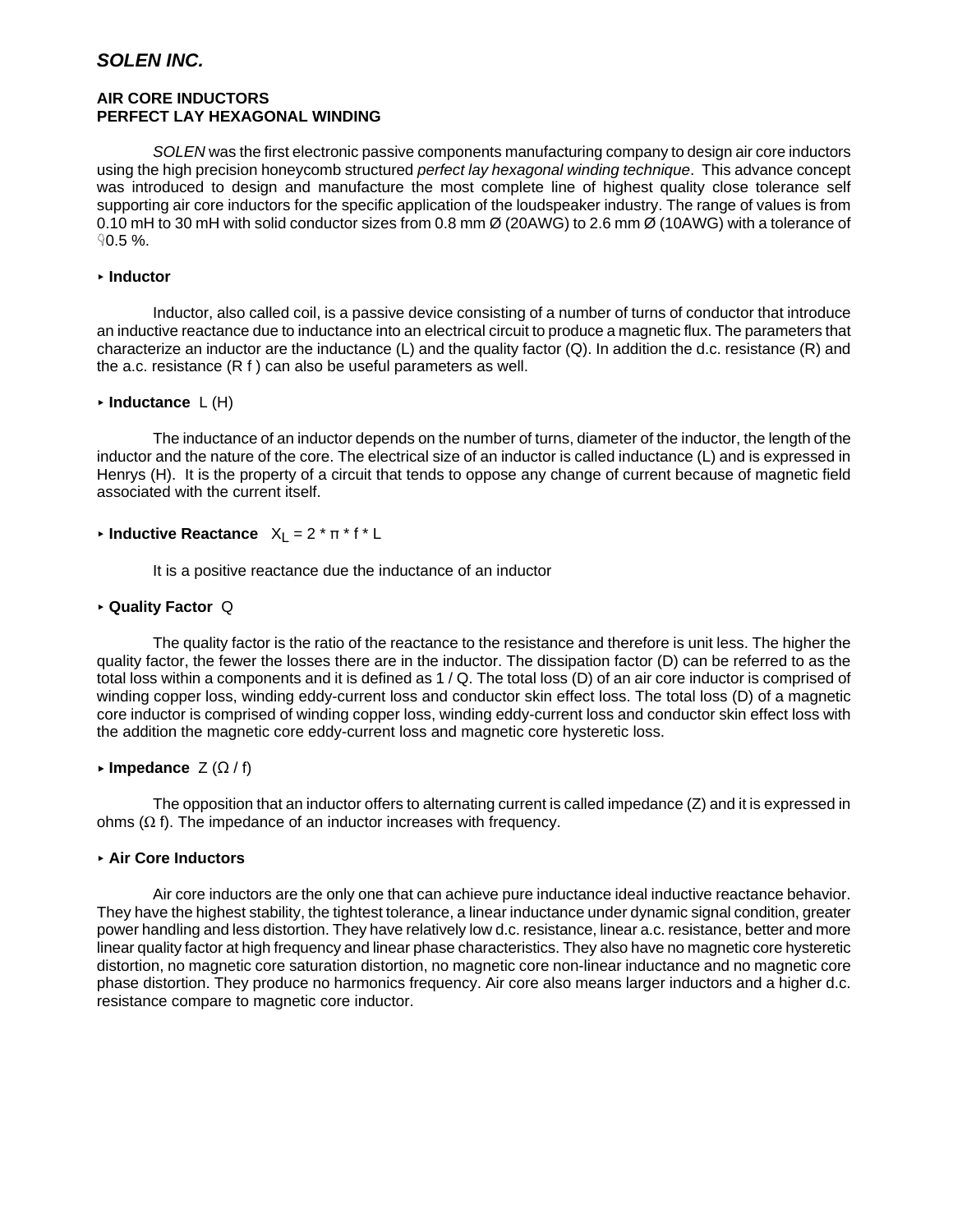# ► **Wheeler's Formula** L (µH) = (0.0315  $^*a^2 \cdot N^2$ ) / (6  $^*a + 9^*l + 10 \cdot ^*c$ ) l<sub>w</sub> = 2  $^* \pi \cdot N \cdot a$

N = number of turns, (mm) a = average coil radius,  $I = coil$  length, c = coil thickness,  $I_w$  = length of wire

This accurate formula that calculate the inductance in micro henries, for multi layer air core inductors was used and integrated in a computer program to efficiently evaluate each specific inductor design for optimum size and lowest possible d.c. resistance for any given inductance value and wire size. After the most promising designs were identified, they were merged and incorporated in a series of 12 different optimum inductor dimensions (I x d x D were I = coil length, were the inside diameter  $d = 2c$  and were the outside diameter  $D = 4c$ ) in order to cover the whole range of the inductance values and wire size ranges. The accuracy is within 1% when the three terms in the denominator are about equal.

 $\blacktriangleright$  Winding D.C. Resistance  $R_{dc}(\Omega) = 4 * ρ_c * N * 2 * π * a / π * d_w^2$ 

 $\rho_c$  = conductor resistivity (copper = 1.709 x 10<sup>-8</sup>  $\Omega$ m), d<sub>w</sub> = diameter of wire

This general formula calculates the d.c. resistance in ohms for the above multi layer air core inductor. Another formula, R<sub>dc</sub> ( $\Omega$ ) = 7.67 \* a \* N<sup>2</sup> / 10<sup>6</sup> \* l \* c, calculates the d.c. resistance in ohms for the above multi layer air core inductor with a single enamel coating circular copper conductor and a space factor of 90% for the winding.

#### < **Hexagonal Winding**

The standard air core inductor using low precision machine wound type which produces either a random or a square type loose winding, self supporting or not, was not acceptable. Close tolerance proprietary custom designed winding tooling were research and developed as the only way to achieve the high precision honeycomb structured *perfect lay hexagonal winding technique*. The finish product is a multi layer self supporting air core inductor with an extremely tight hexagonal honeycomb structured maximum filled winding area that delivers the best possible winding space factor for any given inductor value with the highest possible quality factor.

#### < **Electro Mechanical Vibration**

The alternating current passing through an inductor will induce an alternating magnetic field, which will produce a mechanical vibration in each turn of wire corresponding the applied audio frequency. This mechanical vibration generates an acoustic radiation that will cause a non-linear loss and distortion under the form of an audio frequency noise. The high precision *perfect lay hexagonal winding technique* with its tight hexagonal honeycomb structured winding cut most of these electro mechanical vibration losses. Furthermore, each inductor is dipped in an industrial varnish that impregnates perfectly and totally solidifies all the outside turns.

# < **Perfect Layer Winder**

Advance technology, state of the art, perfect layer winding equipments along with a complete set of 12 proprietary high precision self-supporting winding types tooling were custom designed, developed and manufactured by *SOLEN*. With this sophisticated manufacturing equipment and tooling, each turn of each layer is precisely winded side by side and each turn of all subsequent layers are alternatively offset from the underlying layer turn by a distance equal to the radius of the wire used, which means that each overlying turn of the second layer fits in the groove made by the underlying turn of the first layer, hence the term *perfect lay*.

# < **Nec Plus Ultra**

All those optimized factors combine to give a much superior air core inductor with the best possible specifications: a higher quality factor, lower d.c. resistance, more linear a.c. resistance, lower electro mechanical vibration losses, closer tolerance, lower stray capacitance, longer stability, higher power handling, lowest distortion and the best sonic quality for any given inductor value. They are the *nec plus ultra* of today inductors because they were originally designed has a cost no object project and as a no compromise achievement.

#### *SOLEN* 2008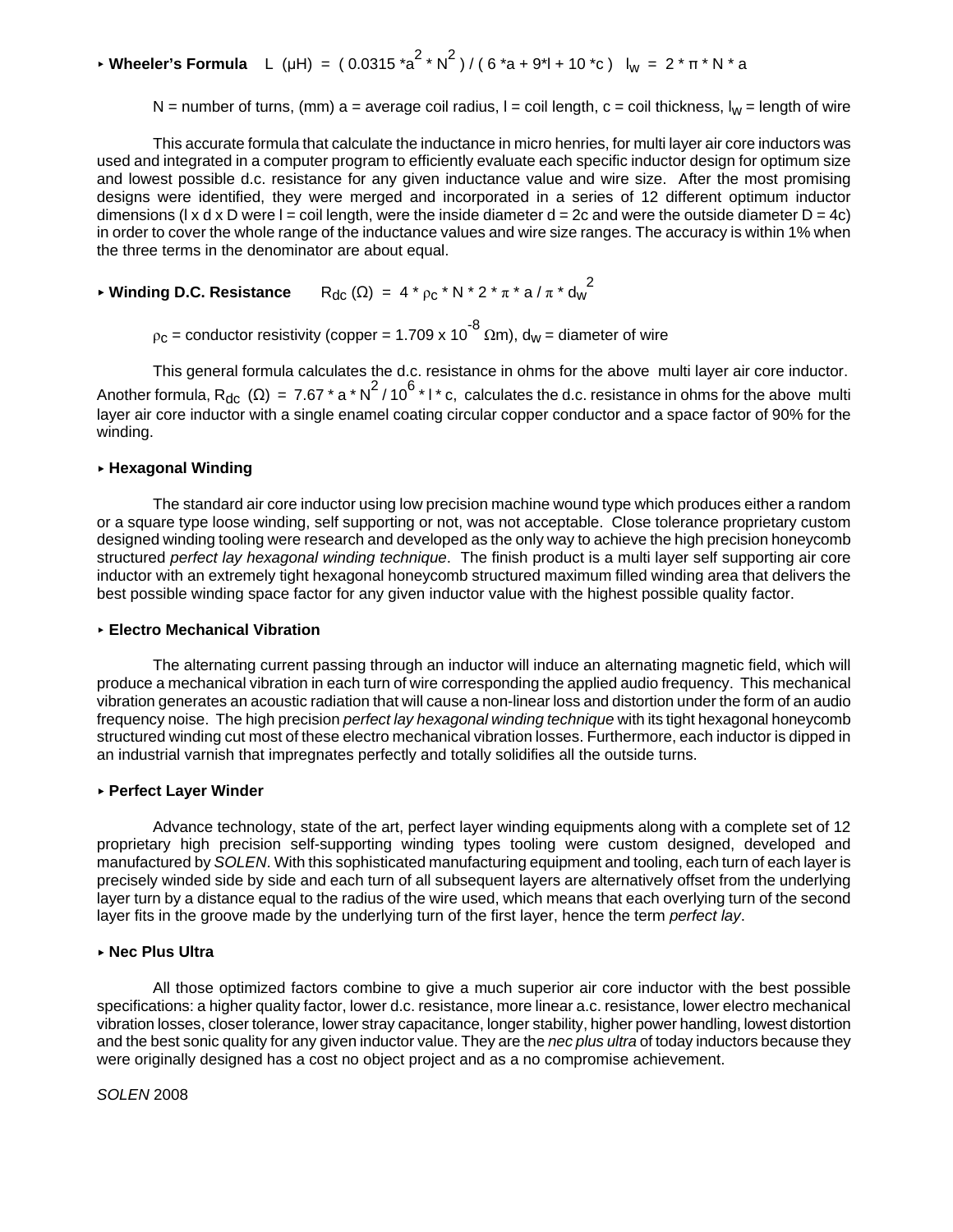# **SOLEN INC.**

# **AIR CORED INDUCTORS PERFECT LAY HEXAGONAL WINDING**

# **● GENERAL INFORMATION**

| <b>Type</b>       | : Air Cored Inductor.                           |
|-------------------|-------------------------------------------------|
| Conductor         | : Pure Copper Solid Round Type.                 |
| <b>Dielectric</b> | : Red Polyurethane Polyamide Enamel.            |
| Construction      | : Hollow Cylindrical Type, Radial Leads.        |
| Winding           | : Perfect Layer Hexagonal Self-Supporting Type. |
| Coating           | : Varnish Dip With Four Black Nylon Ties.       |
| Leads             | : Pure Copper                                   |

# ● **TECHNICAL DATA**

| Inductance Range/Tolerance<br><b>Conductor Material</b> | $: 0.10$ mH $$ 30 mH, E24 series, $\pm 1$ %. (see specifications for details)<br>: $\geq$ 99.99 % Purity Annealed Copper. |
|---------------------------------------------------------|---------------------------------------------------------------------------------------------------------------------------|
| <b>Electrical Conductivity</b>                          | : ≥ 101.5 %.                                                                                                              |
| <b>DC</b> resistance                                    | : Very Low (see specifications for details)                                                                               |
| <b>Oxygen Content</b>                                   | : $\leq$ 200 ppm on surface.                                                                                              |
| Temperature Coefficient                                 | : 0.00393 / °C.                                                                                                           |
| Temperature Range                                       | : -55 °C to +85 °C.                                                                                                       |
| Insulation Temperature                                  | ∶ 130 °C.                                                                                                                 |
| Solderable Temperature                                  | $\therefore$ 360 °C.                                                                                                      |
| Test Voltage                                            | $: 1000$ VAC                                                                                                              |
| <b>Conductor Diameter</b>                               | : S20 = 0.8, S18 = 1.0, S16 = 1.3, S14 = 1.6, S12 = 2.0, S10=2.6mm $\varnothing$                                          |
| Skin Effect Rac = Rdc                                   | : $S20 = 7.0$ , $S18 = 4.0$ , $S16 = 2.5$ , $S14 = 1.7$ , $S12 = 1.0$ , $S10 = 0.7$ KHz                                   |
| Skin Effect Rac = $Rdc + 10%$                           | : $S20 = 27$ , $S18 = 17$ , $S16 = 10$ , $S14 = 7.0$ , $S12 = 4.0$ , $S10 = 2.5$ KHz                                      |
| <b>Winding Space Factor</b>                             | $:$ S20 = 84, S18 = 86, S16 = 87, S14 = 88, S12 = 90, S10 = 92 %                                                          |

# **● FEATURE**

Integral Wheeler Formula Application. Computer Optimized Inductor Dimension. Linear AC Resistance Very Low Magnetostriction Distortion. Constant Inductance with Voltage Variation. Constant Inductance with Current Variation. No Saturation Distortion. No Hyteresis Distortion.

# **● ELECTRICAL PERFORMANCE**

High Quality Factor. Very Low DC Resistance Low AC Resistance. Low Skin Effect Losses. Low Proximity Effect Losses. Low Self Capacitance.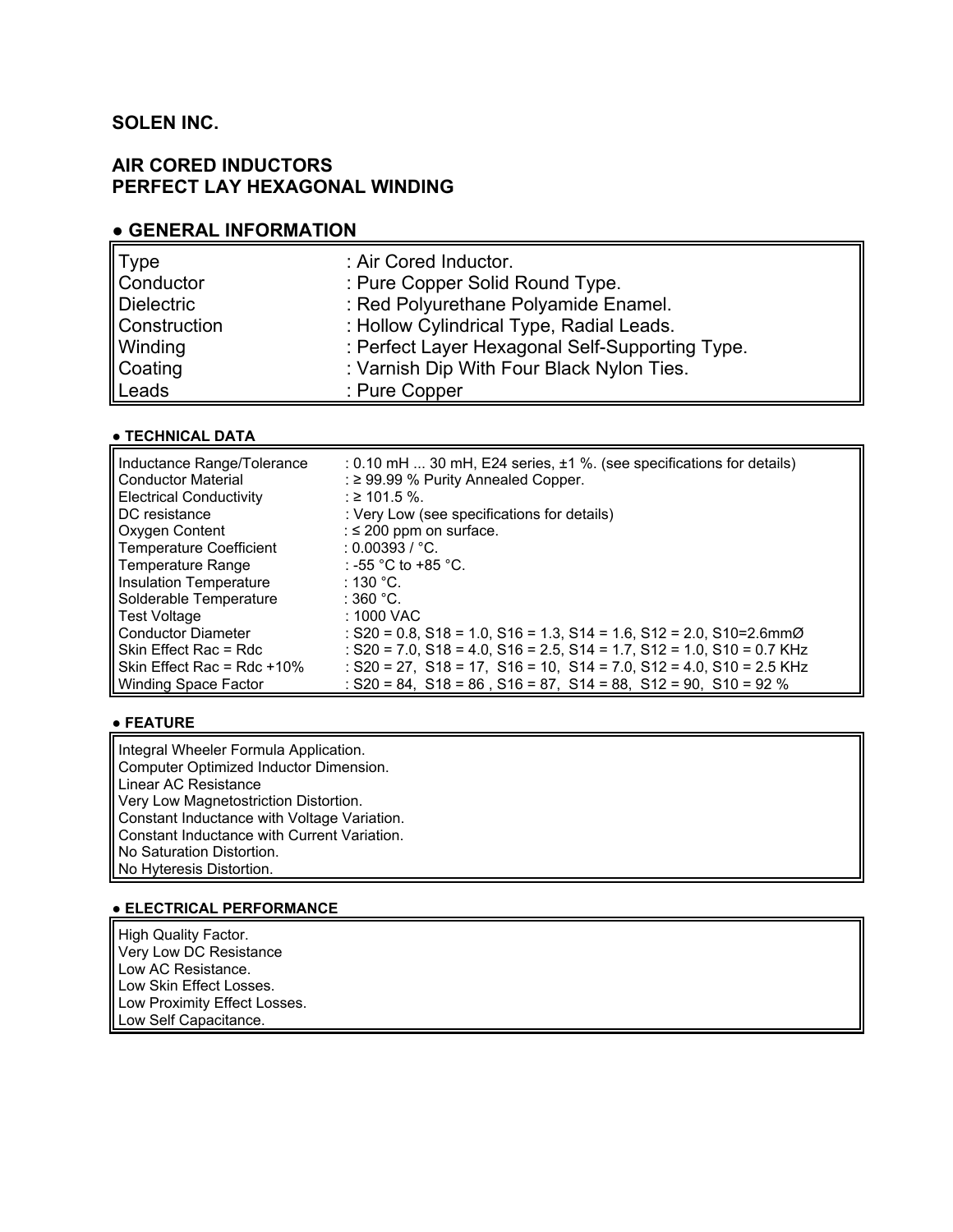DC Resistance (Ohms) +5% Dimensions (mm) +10%

| P/N<br>LxdxD<br>P/N<br>Inductance/DCR<br>LxdxD<br>Inductance/DCR<br>P/N<br>Inductance/DCR LxdxD<br>------------<br>-------------<br>10x19x38<br>S16.10 .10 mH<br>S18.10<br>.10 <sub>mH</sub><br>.12<br>.08<br>S18.11<br>$.11$ mH<br>.13<br>10x19x38<br>S16.11<br>$.11$ mH<br>.08 | 11x22x45<br>11x22x45<br>11x22x45<br>11x22x45<br>11x22x45<br>13x25x51 |
|----------------------------------------------------------------------------------------------------------------------------------------------------------------------------------------------------------------------------------------------------------------------------------|----------------------------------------------------------------------|
|                                                                                                                                                                                                                                                                                  |                                                                      |
|                                                                                                                                                                                                                                                                                  |                                                                      |
|                                                                                                                                                                                                                                                                                  |                                                                      |
| S18.12<br>$.12$ mH<br>.14<br>10x19x38<br>S16.12<br>$.12$ mH<br>.09                                                                                                                                                                                                               |                                                                      |
| S16.13 .13 mH<br>S18.13<br>.13 <sub>mH</sub><br>.15<br>10x19x38<br>.09                                                                                                                                                                                                           |                                                                      |
| S16.15 .15 mH<br>S18.15<br>.15 mH .16<br>10x19x38<br>.10<br>_______________________________<br>_______________<br>______________<br>-------------------------                                                                                                                    |                                                                      |
| S18.16<br>$.16$ mH<br>.16<br>11x22x45<br>S16.16<br>$.16$ mH<br>.11<br>.24<br>10x19x38<br>S20.16<br>.16 <sub>mH</sub>                                                                                                                                                             |                                                                      |
| S20.18<br>$.18$ mH<br>.26<br>10x19x38<br>S18.18<br>$.18$ mH<br>.17<br>11x22x45<br>S16.18<br>$.18$ mH<br>.11                                                                                                                                                                      | 13x25x51                                                             |
| .27<br>S20.20<br>S18.20<br>$.20$ mH<br>.18<br>S16.20<br>$.20$ mH<br>.12<br>.20 <sub>mH</sub><br>10x19x38<br>11x22x45                                                                                                                                                             | 13x25x51                                                             |
| S20.22<br>$.22$ mH<br>.29<br>S18.22<br>$.22$ mH<br>.19<br>S16.22<br>$.22$ mH<br>.13<br>10x19x38<br>11x22x45                                                                                                                                                                      | 13x25x51                                                             |
| S20.24<br>$.24$ mH<br>.31<br>S18.24<br>$.24$ mH<br>.21<br>S16.24<br>$.24$ mH<br>.14<br>10x19x38<br>11x22x45                                                                                                                                                                      | 13x25x51                                                             |
| S16.27<br>S20.27<br>.27 <sub>mH</sub><br>.34<br>S18.27<br>$.27$ mH<br>.22<br>11x22x45<br>$.27$ mH<br>.15<br>10x19x38                                                                                                                                                             | 13x25x51                                                             |
| .24<br>$.30$ mH<br>S20.30<br>.30 <sub>mH</sub><br>.36<br>10x19x38<br>S18.30<br>.30 <sub>mH</sub><br>S16.30<br>.16<br>11x22x45<br>-----------<br>---------<br>-----------<br>___________<br>---------------<br>---------<br>$- - - - -$                                           | 13x25x51<br>---------                                                |
| S20.33<br>11x22x45<br>S18.33<br>.26<br>13x25x51<br>S16.33<br>$.33$ mH<br>$.33$ mH<br>.38<br>$.33$ mH<br>.16                                                                                                                                                                      | 14x29x57                                                             |
| S20.36<br>S18.36<br>.27<br>$.36$ mH<br>.36 <sub>mH</sub><br>.40<br>11x22x45<br>.36 <sub>mH</sub><br>13x25x51<br>S16.36<br>.17                                                                                                                                                    | 14x29x57                                                             |
| .28<br>$.18$<br>S20.39<br>.39 mH<br>.42<br>S18.39<br>.39 mH<br>S16.39<br>$.39$ mH<br>11x22x45<br>13x25x51                                                                                                                                                                        | 14x29x57                                                             |
| S20.43<br>.43 mH<br>.44<br>S18.43<br>$.43$ mH<br>.29<br>S16.43<br>$.43$ mH<br>.19<br>11x22x45<br>13x25x51                                                                                                                                                                        | 14x29x57                                                             |
| .47<br>S18.47<br>$.47$ mH<br>.31<br>$.47$ mH<br>.21<br>S20.47<br>$.47$ mH<br>11x22x45<br>13x25x51<br>S16.47                                                                                                                                                                      | 14x29x57                                                             |
| .33<br>.22<br>S20.51<br>.51 <sub>mH</sub><br>.49<br>S18.51<br>$.51$ mH<br>S16.51<br>$.51$ mH<br>11x22x45<br>13x25x51                                                                                                                                                             | 14x29x57                                                             |
| S20.56<br>.51<br>S18.56<br>$.56$ mH<br>$.56$ mH<br>.23<br>.56 mH<br>11x22x45<br>.35<br>13x25x51<br>S16.56                                                                                                                                                                        | 14x29x57                                                             |
| S16.62 .62 mH<br>.24 14x29x57<br>S20.62<br>.62 mH<br>.54<br>S18.62<br>.62 mH .36<br>13x25x51<br>11x22x45<br>------------------------------<br>------------------------------<br>===============================                                                                  |                                                                      |
| S20.68<br>$.68$ mH<br>.57<br>13x25x51<br>S18.68<br>$.68$ mH<br>.38<br>14x29x57<br>S16.68<br>$.68$ mH<br>.25                                                                                                                                                                      | 16x32x64                                                             |
| S18.75<br>S16.75<br>.27<br>S20.75<br>.75 mH<br>.60<br>13x25x51<br>.75 mH<br>.40<br>14x29x57<br>.75 mH                                                                                                                                                                            | 16x32x64                                                             |
| $.82$ mH<br>$.82$ mH<br>.28<br>S20.82<br>$.82$ mH<br>.63<br>13x25x51<br>S18.82<br>.43<br>14x29x57<br>S16.82                                                                                                                                                                      | 16x32x64                                                             |
| .45<br>S20.91<br>.91 mH<br>.66<br>13x25x51<br>S18.91<br>.91 mH<br>14x29x57<br>S16.91<br>.91 mH<br>.30                                                                                                                                                                            | 16x32x64                                                             |
| .70<br>S181.0<br>$1.0$ mH<br>.47<br>S161.0<br>$1.0$ mH<br>.31<br>S201.0<br>$1.0$ mH<br>13x25x51<br>14x29x57                                                                                                                                                                      | 16x32x64                                                             |
| $1.1$ mH<br>S181.1<br>.50<br>S161.1<br>.33<br>S201.1<br>.75<br>13x25x51<br>$1.1$ mH<br>14x29x57<br>$1.1$ mH                                                                                                                                                                      | 16x32x64                                                             |
| S201.2<br>$1.2$ mH<br>.80<br>S181.2<br>$1.2$ mH<br>.54<br>S161.2<br>$1.2$ mH<br>.35<br>13x25x51<br>14x29x57                                                                                                                                                                      | 16x32x64                                                             |
| S161.3 1.3 mH<br>.38<br>S201.3<br>$1.3$ mH<br>.85<br>13x25x51<br>S181.3<br>$1.3$ mH<br>.57<br>14x29x57                                                                                                                                                                           | 16x32x64                                                             |
| S201.5<br>1.5 mH .91<br>13x25x51<br>S181.5<br>.60<br>S161.5 1.5 mH<br>.41<br>$1.5$ mH<br>14x29x57                                                                                                                                                                                | 16x32x64                                                             |
| ==============================<br>------<br>$- - - - -$<br>___________<br>$- - - -$                                                                                                                                                                                              |                                                                      |
| S181.6<br>$1.6$ mH<br>S201.6<br>$1.6$ mH<br>.96<br>14x29x57<br>.63<br>16x32x64<br>S161.6<br>$1.6$ mH<br>.44                                                                                                                                                                      | 19x38x76                                                             |
| S181.8<br>$1.8$ mH<br>S161.8<br>S201.8<br>1.8 mH 1.01<br>14x29x57<br>.68<br>16x32x64<br>$1.8$ mH<br>.46                                                                                                                                                                          | 19x38x76                                                             |
| S202.0<br>$2.0$ mH $1.05$<br>S182.0<br>$2.0$ mH<br>.70<br>S162.0<br>$2.0$ mH<br>14x29x57<br>16x32x64<br>.48                                                                                                                                                                      | 19x38x76                                                             |
| S202.2<br>2.2 mH 1.14<br>S182.2<br>2.2 mH<br>.76<br>S162.2<br>$2.2$ mH<br>.52<br>14x29x57<br>16x32x64                                                                                                                                                                            | 19x38x76                                                             |
| S202.4<br>S182.4<br>S162.4<br>$2.4$ mH $1.20$<br>14x29x57<br>$2.4$ mH<br>.81<br>16x32x64<br>$2.4$ mH<br>.56                                                                                                                                                                      | 19x38x76                                                             |
| S202.7<br>2.7 mH 1.28<br>S182.7<br>.87<br>S162.7<br>14x29x57<br>2.7 mH<br>16x32x64<br>$2.7$ mH<br>.60                                                                                                                                                                            | 19x38x76                                                             |
| S203.0<br>S183.0<br>3.0 mH .93<br>S163.0<br>$3.0$ mH<br>.63<br>3.0 mH 1.36<br>14x29x57<br>16x32x64<br>------------------------------<br>------------------------------<br>==============================                                                                         | 19x38x76                                                             |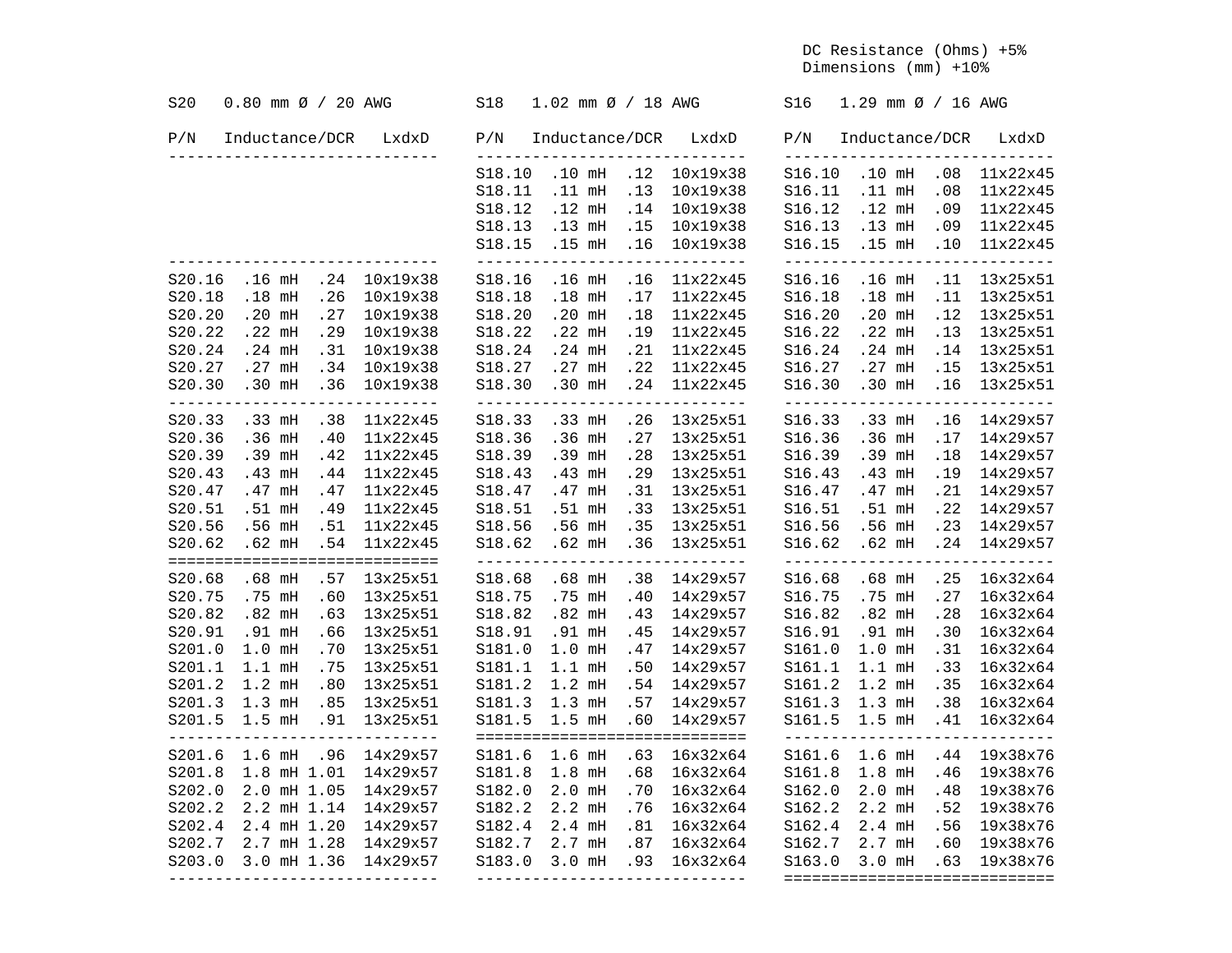| S203.3 | 3.3 mH 1.43                 | 16x32x64       | S183.3          | $3.3$ mH | .98                | 19x38x76                      | S163.3                               |    | $3.3$ mH | .66             | 22x45x89                       |
|--------|-----------------------------|----------------|-----------------|----------|--------------------|-------------------------------|--------------------------------------|----|----------|-----------------|--------------------------------|
| S203.6 | 3.6 mH 1.50                 | 16x32x64       | S183.6          |          | $3.6$ mH $1.03$    | 19x38x76                      | S163.6                               |    | $3.6$ mH | .70             | 22x45x89                       |
| S203.9 | 3.9 mH 1.57                 | 16x32x64       | S183.9          |          | 3.9 mH 1.09        | 19x38x76                      | S163.9                               |    | $3.9$ mH | .73             | 22x45x89                       |
| S204.3 | 4.3 mH 1.66                 | 16x32x64       | S184.3          |          | 4.3 mH 1.15        | 19x38x76                      | S164.3                               |    | $4.3$ mH | .77             | 22x45x89                       |
| S204.7 | 4.7 mH 1.75                 | 16x32x64       | S184.7          |          | 4.7 mH 1.22        | 19x38x76                      | S164.7                               |    | $4.7$ mH | .82             | 22x45x89                       |
| S205.1 | 5.1 mH 1.84                 | 16x32x64       | S185.1          |          | $5.1$ mH $1.29$    | 19x38x76                      | S165.1                               |    | $5.1$ mH | .86             | 22x45x89                       |
| S205.6 | $5.6$ mH $1.93$             | 16x32x64       | S185.6          |          | 5.6 mH 1.36        | 19x38x76                      | S165.6                               |    | $5.6$ mH | .91             | 22x45x89                       |
|        | S206.2 6.2 mH 2.02 16x32x64 |                |                 |          |                    | S186.2 6.2 mH 1.43 19x38x76   |                                      |    |          |                 | S166.2 6.2 mH .96 22x45x89     |
|        |                             | ______________ |                 |          | S186.8 6.8 mH 1.51 | 22x45x89                      | S166.8 6.8 mH 1.01                   |    |          |                 | 25x51x102                      |
|        |                             |                | S187.5          |          | 7.5 mH 1.59        | 22x45x89                      | S167.5 7.5 mH 1.07                   |    |          |                 | 25x51x102                      |
|        |                             |                | S188.2          |          | 8.2 mH 1.67        | 22x45x89                      | S168.2                               |    |          | 8.2 mH 1.12     | 25x51x102                      |
|        |                             |                | S189.1          |          | $9.1$ mH $1.75$    | 22x45x89                      | S169.1                               |    |          | $9.1$ mH $1.18$ | 25x51x102                      |
|        |                             |                | S1810           | 10       | mH 1.84            | 22x45x89                      | S1610                                |    |          | 10 mH 1.24      | 25x51x102                      |
|        |                             |                | S1811           | 11       | mH 1.98            | 22x45x89                      | S1611                                | 11 |          | mH 1.38         | 25x51x102                      |
|        |                             |                | S1812           | 12       | mH 2.12            | 22x45x89                      | S1612                                | 12 |          | mH 1.52         | 25x51x102                      |
|        |                             |                | S1813           | 13       | mH 2.27            | 22x45x89                      | S1613                                | 13 |          | mH 1.66         | 25x51x102                      |
|        |                             |                | S1815           |          |                    | 15 mH 2.42 22x45x89           | S1615                                |    |          | 15 mH 1.70      | 25x51x102                      |
|        |                             |                | $- - - - - - -$ |          |                    | ----------                    | ---------------------------<br>S1616 | 16 |          | mH 1.79         | 32x64x127                      |
|        |                             |                |                 |          |                    |                               | S1618                                | 18 |          | mH 1.88         | 32x64x127                      |
|        |                             |                |                 |          |                    |                               | S1620                                | 20 |          | mH 1.97         | 32x64x127                      |
|        |                             |                |                 |          |                    |                               | S1622                                | 22 |          | mH 2.07         | 32x64x127                      |
|        |                             |                |                 |          |                    |                               | S1624                                | 24 |          | mH 2.17         | 32x64x127                      |
|        |                             |                |                 |          |                    |                               | S1627                                | 27 |          | mH 2.27         | 32x64x127                      |
|        |                             |                |                 |          |                    |                               | S1630                                | 30 |          | mH 2.37         | 32x64x127                      |
|        |                             |                |                 |          |                    | ----------------------------- |                                      |    |          |                 | ------------------------------ |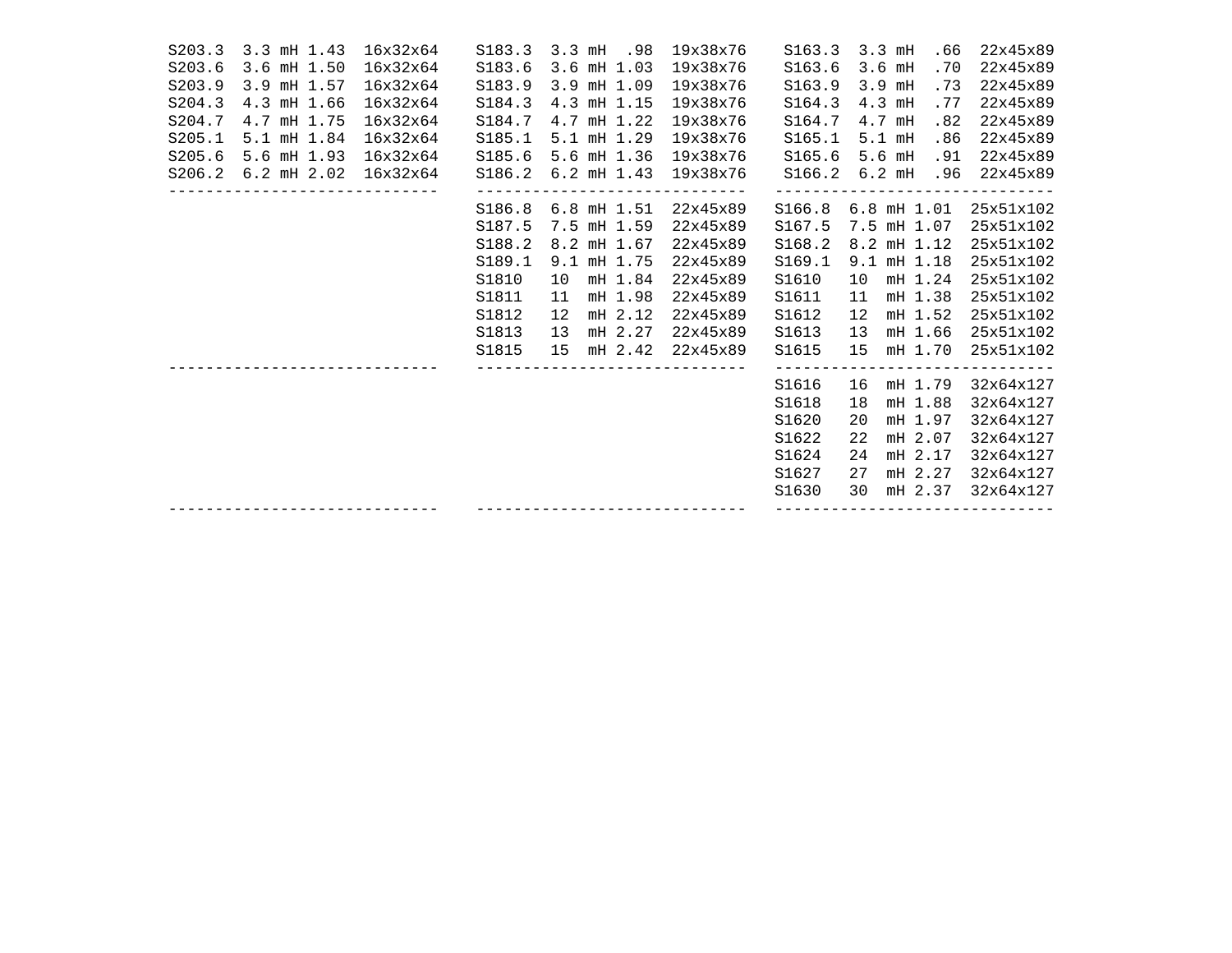DC Resistance (Ohms) ±5% Dimensions (mm) ±10%

|     | $S14$ 1.63 mm $\varnothing$ / 14 AWG |  | $S12$ 2.05 mm $\emptyset$ / 12 AWG |  | $S10$ 2.59 mm $\varnothing$ / 10 AWG |  |
|-----|--------------------------------------|--|------------------------------------|--|--------------------------------------|--|
| P/N | Inductance/DCR LxdxD                 |  | P/N Inductance/DCR LxdxD           |  | P/N Inductance/DCR LxdxD             |  |

|        |                   |             | S14.16 .16 mH .07 14x29x57           |                                        |                   |     |                                           |                   |                   |     |                                |
|--------|-------------------|-------------|--------------------------------------|----------------------------------------|-------------------|-----|-------------------------------------------|-------------------|-------------------|-----|--------------------------------|
|        | S14.18 .18 mH .08 |             | 14x29x57                             |                                        |                   |     |                                           |                   |                   |     |                                |
|        | S14.20 .20 mH     | .08         | 14x29x57                             |                                        |                   |     |                                           |                   |                   |     |                                |
| S14.22 | $.22$ mH          | .09         | 14x29x57                             |                                        |                   |     |                                           |                   |                   |     |                                |
| S14.24 | $.24$ mH          | .10         | 14x29x57                             |                                        |                   |     |                                           |                   |                   |     |                                |
|        | S14.27 .27 mH     | .10         | 14x29x57                             |                                        |                   |     |                                           |                   |                   |     |                                |
| S14.30 | $.30$ mH $.11$    |             | 14x29x57<br>------------------------ |                                        |                   |     |                                           |                   |                   |     |                                |
|        | S14.33 .33 mH     |             | .11 16x32x64                         | S12.33 .33 mH                          |                   | .07 | 19x38x76                                  |                   |                   |     |                                |
| S14.36 | .36 <sub>mH</sub> | $\ldots$ 11 | 16x32x64                             | S12.36                                 | .36 <sub>mH</sub> | .08 | 19x38x76                                  |                   |                   |     |                                |
| S14.39 | .39 mH            | .12         | 16x32x64                             | S12.39                                 | .39 mH            | .08 | 19x38x76                                  |                   |                   |     |                                |
| S14.43 | .43 mH            | .12         | 16x32x64                             | S12.43                                 | $.43$ mH          | .09 | 19x38x76                                  |                   |                   |     |                                |
| S14.47 | $.47$ mH $.13$    |             | 16x32x64                             | S12.47                                 | .47 mH            | .10 | 19x38x76                                  |                   |                   |     |                                |
| S14.51 | $.51$ mH $.14$    |             | 16x32x64                             | S12.51 .51 mH                          |                   | .10 | 19x38x76                                  |                   |                   |     |                                |
|        |                   |             | S14.56 .56 mH .15 16x32x64           | S12.56 .56 mH                          |                   |     | .11 19x38x76                              |                   |                   |     |                                |
|        |                   |             | S14.62 .62 mH .16 16x32x64           |                                        |                   |     | S12.62 .62 mH .11 19x38x76                |                   |                   |     |                                |
|        |                   |             |                                      |                                        |                   |     | ______________________________            |                   |                   |     |                                |
|        |                   |             | S14.68 .68 mH .17 19x38x76           |                                        |                   |     | S12.68 .68 mH .11 22x45x89                |                   | S10.68 .68 mH     | .08 | 25x51x102                      |
|        | S14.75 .75 mH .18 |             | 19x38x76                             | S12.75 .75 mH                          |                   |     | .12  22x45x89  S10.75  .75  mH            |                   |                   | .09 | 25x51x102                      |
| S14.82 | .82 <sub>mH</sub> | .19         | 19x38x76                             | S12.82                                 | $.82$ mH          | .12 | 22x45x89                                  |                   | S10.82 .82 mH     | .09 | 25x51x102                      |
| S14.91 | .91 mH            | .20         | 19x38x76                             | S12.91 .91 mH                          |                   | .13 | 22x45x89                                  |                   | S10.91 .91 mH     | .10 | 25x51x102                      |
| S141.0 | $1.0$ mH          | .21         | 19x38x76                             | S121.0 1.0 mH                          |                   | .14 | 22x45x89                                  |                   | S101.0 1.0 mH     | .10 | 25x51x102                      |
| S141.1 | $1.1$ mH          | .23         | 19x38x76                             | S121.1 1.1 mH                          |                   | .15 | 22x45x89                                  |                   | S101.1 1.1 mH .11 |     | 25x51x102                      |
| S141.2 | $1.2$ mH          | .24         | 19x38x76                             | S121.2 1.2 mH<br>S121.3 1.3 mH         |                   |     | .16 22x45x89                              | S101.2 1.2 mH .11 |                   |     | 25x51x102                      |
|        | S141.3 1.3 mH .26 |             | 19x38x76                             |                                        |                   |     | .17  22x45x89  S101.3  1.3 mH  .12        |                   |                   |     | 25x51x102                      |
|        | S141.5 1.5 mH .28 |             | 19x38x76                             |                                        |                   |     | S121.5 1.5 mH .19 22x45x89                | S101.5 1.5 mH .13 |                   |     | 25x51x102                      |
|        | S141.6 1.6 mH     | .29         | 22x45x89                             |                                        | S121.6 1.6 mH     |     | $.20$ $25x51x102$                         |                   | S101.6 1.6 mH .13 |     | 32x64x127                      |
| S141.8 | $1.8$ mH          | .30         | 22x45x89                             | S121.8 1.8 mH                          |                   |     | .21 25x51x102                             |                   | S101.8 1.8 mH     | .14 | 32x64x127                      |
| S142.0 | $2.0$ mH          | .31         | 22x45x89                             | S122.0 2.0 mH                          |                   | .22 | 25x51x102                                 |                   | S102.0 2.0 mH     | .15 | 32x64x127                      |
| S142.2 | 2.2 mH .33        |             | 22x45x89                             | S122.2 2.2 mH                          |                   |     | .24 25x51x102                             |                   | S102.2 2.2 mH     | .16 | 32x64x127                      |
| S142.4 | 2.4 mH .36        |             | 22x45x89                             | S122.4 2.4 mH                          |                   |     | .26 25x51x102 S102.4 2.4 mH .17           |                   |                   |     | 32x64x127                      |
|        |                   |             | S142.7 2.7 mH .39 22x45x89           | S122.7 2.7 mH .28<br>S123.0 3.0 mH .30 |                   |     | .28 25x51x102 S102.7 2.7 mH .18 32x64x127 |                   |                   |     |                                |
| S143.0 |                   |             | $3.0$ mH $.42$ $22x45x89$            |                                        |                   |     | 25x51x102 S103.0 3.0 mH                   |                   |                   | .20 | 32x64x127                      |
|        |                   |             | -------------------------------      |                                        |                   |     | ________________________________          |                   |                   |     | ------------------------------ |